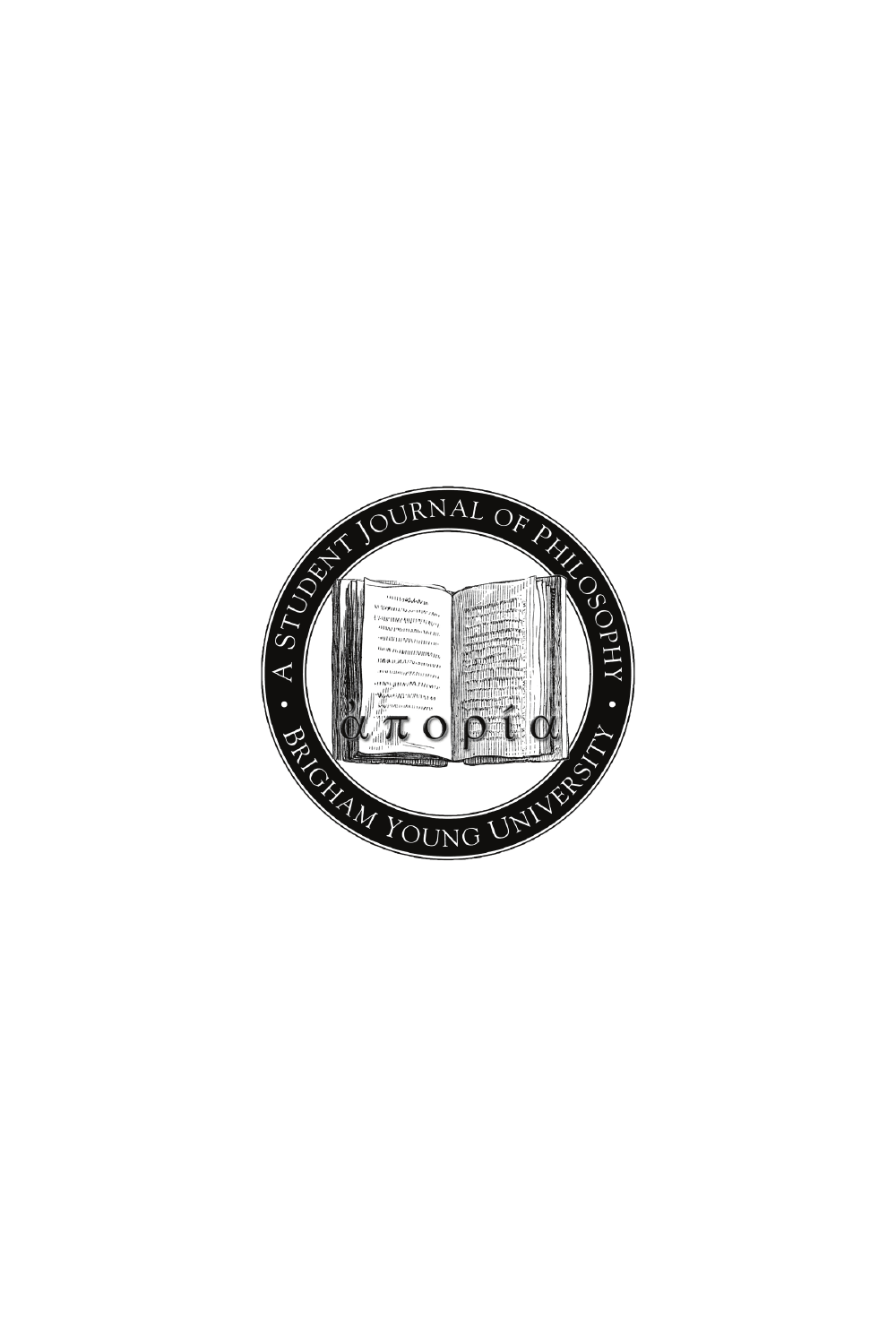© 2018 Department of Philosophy, Brigham Young University Printed in the United States of America

http://aporia.byu.edu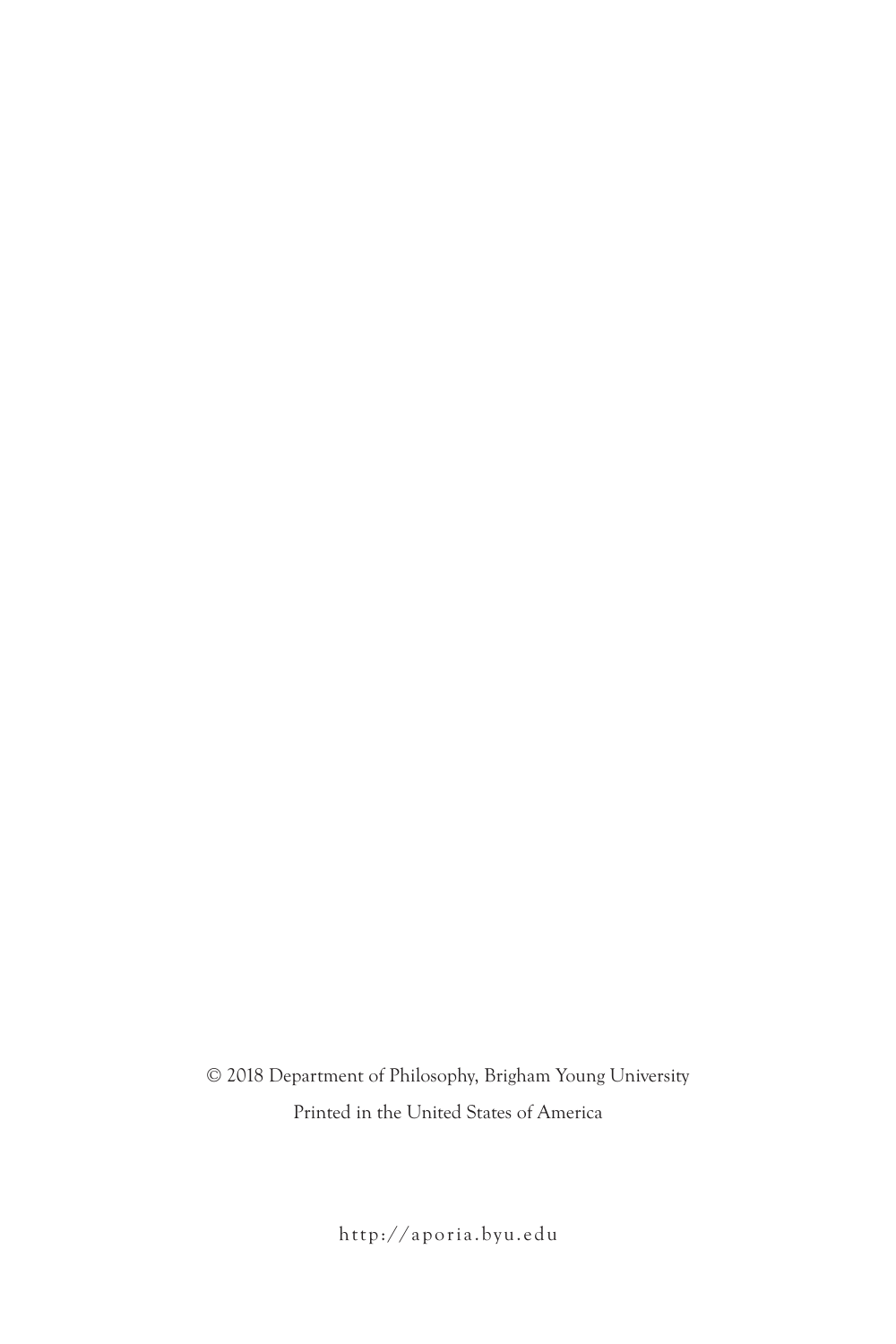# APORIA

## **A STUDENT JOURNAL OF PHILOSOPHY**

*volume 28 number 2 • fall 2018*

Brigham Young University

Provo, Utah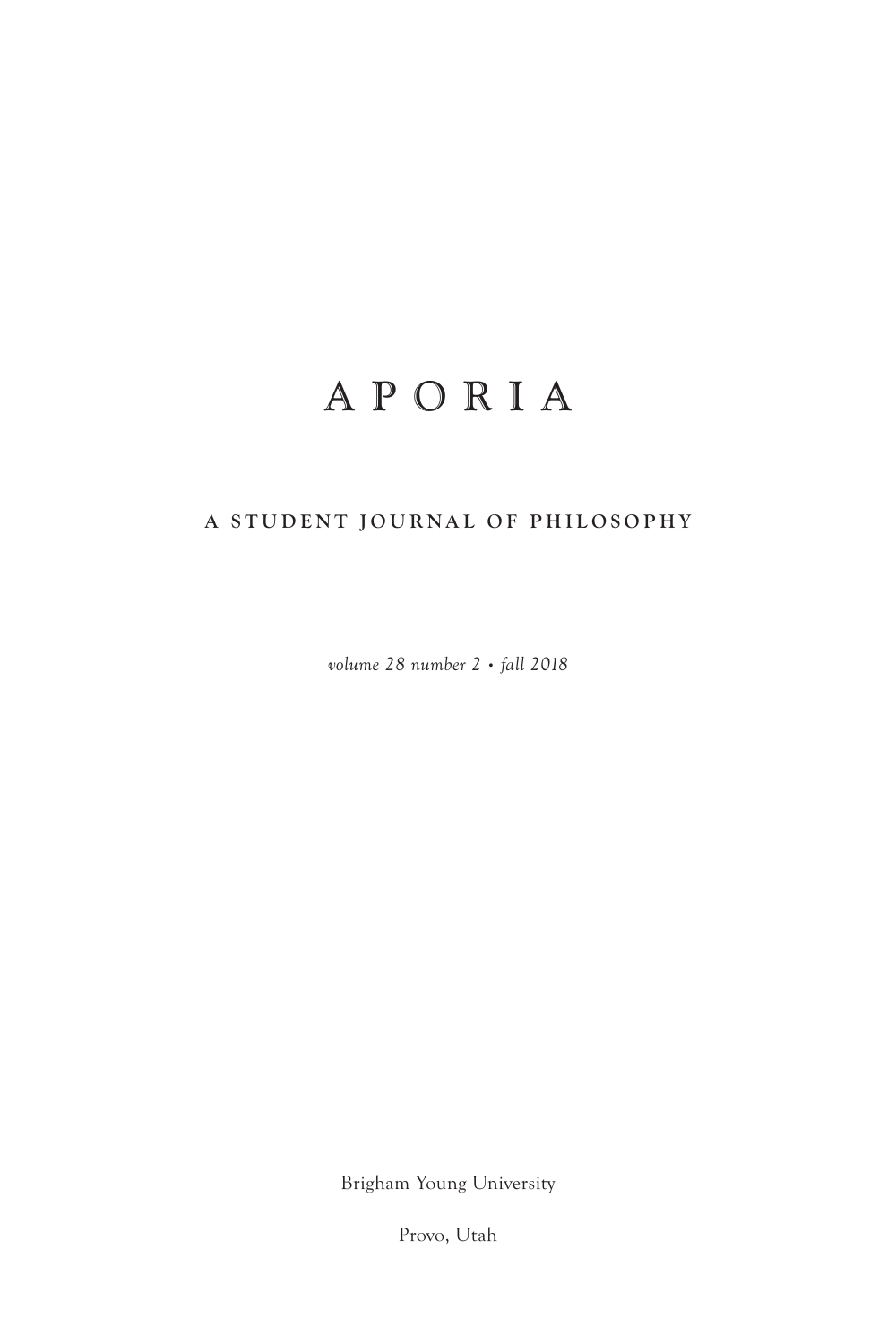### **APORIA**

#### a student journal of philosophy

### **Editor** Prescott Jackson

**Associate Editors** Brenna Bartholomew Rachel Cardall Joseph Dummar Hans Lehnardt Ryan Meservy Logan Packer

*Aporia* is published twice each year by the Department of Philosophy at Brigham Young University and is dedicated to recognizing exemplary philosophical work at the undergraduate level. The spring issue each year includes the winning essays of the annual David H. Yarn Philosophical Essay Competition, which is open to BYU undergraduates only, along with other outstanding philosophical essays submitted by undergraduate philosophy students from around the world. The winners of the Yarn Competition are selected by a faculty committee independent of the student editors and staff, who make all other publishing decisions. The fall issue is published online and consists of papers selected by the editorial staff. Submissions are welcome from all undergraduate students, both at BYU and elsewhere.

The *Aporia* staff is especially grateful to those whose support makes this journal possible. Special thanks go to Professor Joseph Parry, chair of the Department of Philosophy, and Professor David Jensen, our faculty advisor. *Aporia* is funded by a generous contribution from the David H. Yarn Endowment. Those wishing to contribute to this fund may do so by contacting the BYU Department of Philosophy. Opinions expressed herein are those of the respective authors and do not necessarily reflect the opinions of the editors, the Department of Philosophy, Brigham Young University, or its sponsor, The Church of Jesus Christ of Latter-day Saints.